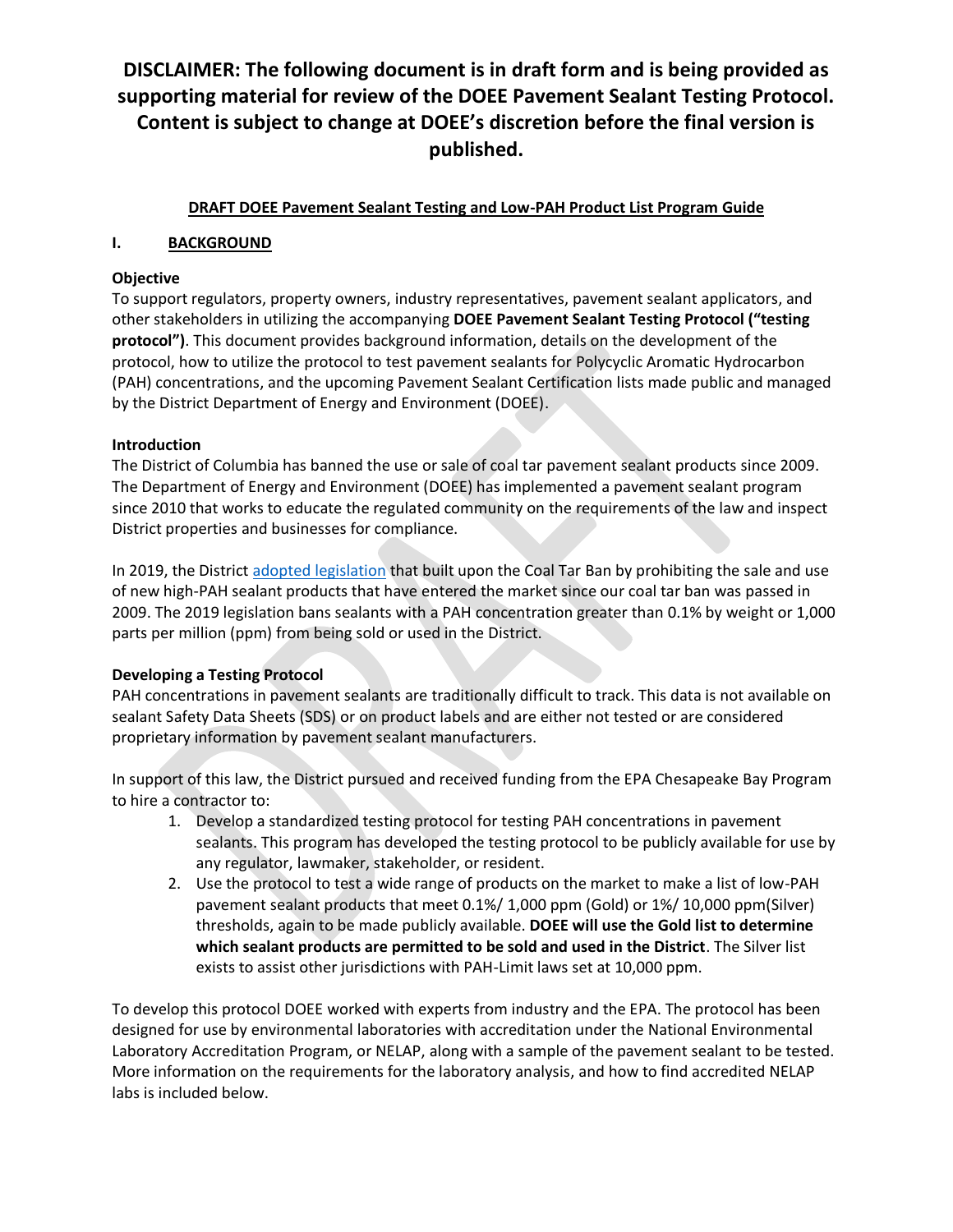### **II. SAMPLE TESTING: QUALIFICATIONS AND INSTRUCTIONS**

### **What can be tested under this program?**

DOEE is only considering pavement sealant products, defined as a coating labeled and formulated for application to worn asphalt driveway and parking lot surfaces to seal the surface to provide protection, for the Gold and Silver Low-PAH Product Lists. Asphalt rejuvenators, crack fillers, or other similar products are not eligible for testing under this program.

#### **What are products tested for?**

Product samples will be tested using EPA Method 8270D to determine concentrations of 17 priority PAHs as identified by the EPA alongside all required quality control tests. No other tests unrelated to the PAH testing will be required, reviewed, or reported.

#### **Who can submit product samples for consideration?**

Pavement sealant manufacturers and producers of pavement sealant products are encouraged to submit samples for PAH analysis. Products submitted by sealant distributors, sellers, and applicators will not be accepted.

#### **Submitting product samples for analysis:**

Manufacturers have two options for having product samples tested:

1. FREE ANALYSIS (minus shipping costs) through a DOEE-approved third-party. Samples must be prepared according to instructions below and will be sent to a NELAP-accredited lab with known sealant testing experience. Samples should be sent to:

> Sitelab Corporation 86 Coffin Street West Newbury, MA 01985 Attn: Steve Greason, Laboratory Manager

Please call SiteLab at (978) 363-2299 prior to shipment and let them know when they can expect your shipment.

2. Submit samples to NELAP accredited lab of manufacturer's choice (paid in full by manufacturer). The selected lab must have experience analyzing solid waste according to EPA method 8270D<sup>1</sup>. Samples must be prepared according to instructions below and must follow the instructions of the testing protocol, including Chain of Custody form.

SAMPLE PREPARATION INSTRUCTIONS: Collect and submit samples in 8 oz or pint size containers (jars, cans) with a tight-fitting lid. Only collect "Ready to use" (RTU) samples of pavement sealant and not emulsions or concentrates. Include a copy of the product's SDS with your sample and share whether PAH concentrations of the submitted product are expected to be above or below 500 ppm or are

 $<sup>1</sup>$  For an up-to-date list of NELAP-accredited labs with 8270D/ solid waste experience,</sup> search the NELAC site at[: https://lams.nelac-institute.org/Search.](https://lams.nelac-institute.org/Search) Choose Solids/Chemical in the Matrix field and enter 8270D in the Method field.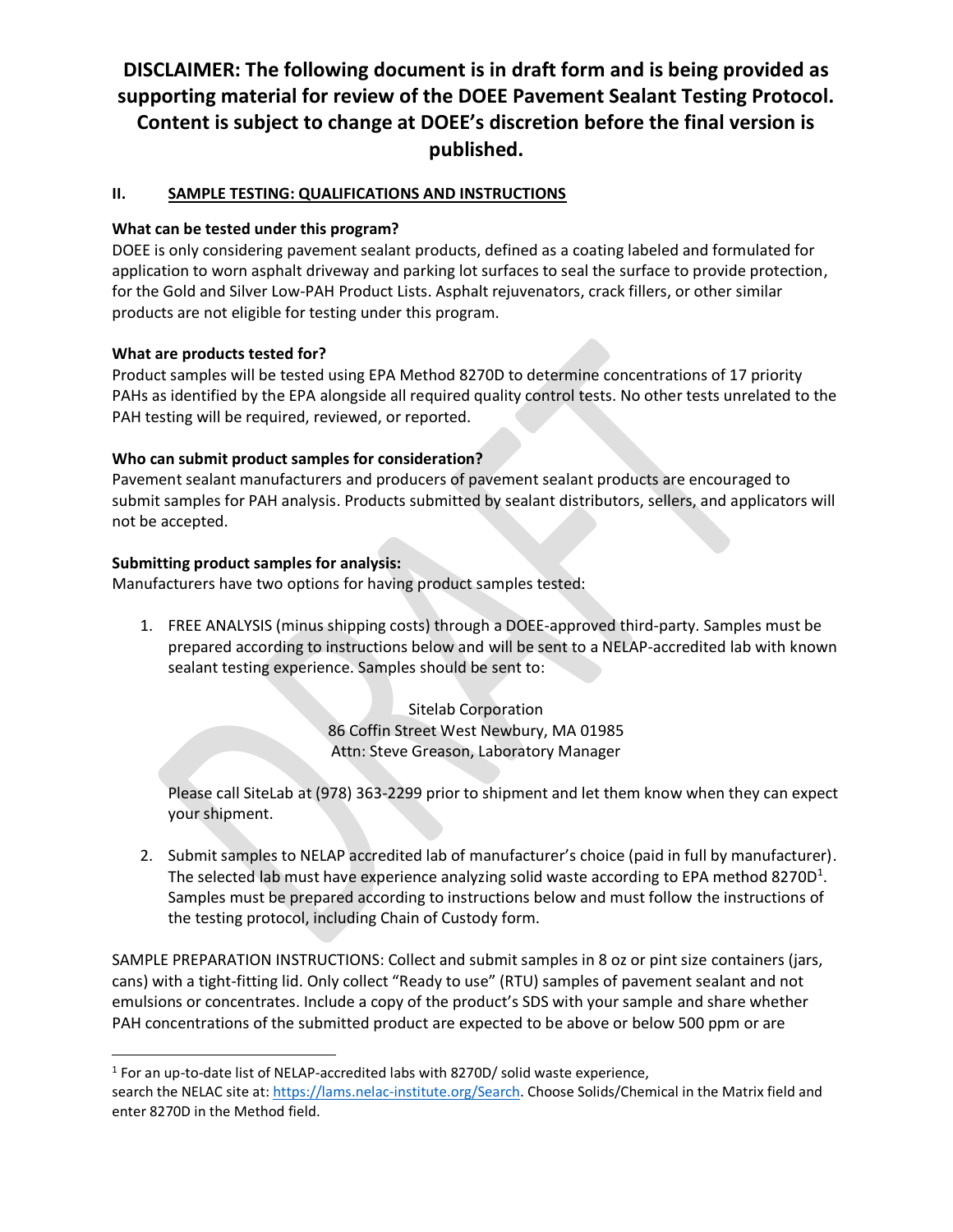unknown<sup>2</sup>. Label the sample container with "Shake sample prior to use" and instruct the laboratory to store at room temperature and to not freeze the samples (including transit). The samples must be submitted to the laboratory under a Chain-of-Custody (COC). See an example of a COC document included below. Provide the laboratory with a copy of this program guide and the Pavement sealant PAH Testing Protocol.

NOTE: Manufacturers will be responsible for the costs of any future testing (see section IV below) required to remain on the Gold or Silver lists.

## **III. CRITERIA FOR PRODUCT REVIEW AND ACCEPTANCE TO DOEE LOW-PAH PRODUCT LISTS**

## **Criteria for product review and acceptance to DOEE Low-PAH Product Lists**

DOEE reviews applications on an as-needed basis and products may be submitted for consideration at any time. Application packages must include the following information and must be submitted to DOEE to be considered for the Gold or Silver lists $^3$ :

- Cover letter, including contact name, email address, and phone number
- Product SDS sheet
- DOEE Statement of Sample Accuracy, signed by manufacturer representative
- Proof of NELAP accreditation, 8270D method experience for lab that completed testing
- Summary data package generated by lab, as described on page 11 of the testing protocol (see Appendix A of testing protocol for example)

The package must either be emailed to [pavementsealant@dc.gov](mailto:pavementsealant@dc.gov) with the Subject "PRODUCT REVIEW REQUEST FOR LOW-PAH LISTS- [COMPANY AND PRODUCT NAME HERE]" or mailed to DOEE offices at the address below:

> Department of Energy & Environment c/o Lillian Power 1200 First St NE, 5<sup>th</sup> Floor

### Washington, DC 20002

Manufacturers choosing to mail packages must notify DOEE in advance by calling (202) 671-0080.

DOEE may request samples be sent to DOEE for additional testing at a laboratory of DOEE's choice, or may purchase product for testing, for quality assurance purposes. All products accepted onto the list are subject to retesting by DOEE at any time.

DOEE may test products that have not been submitted for review by the manufacturer to expand the Low-PAH Product Lists and offer the regulated community a wider range of compliant options. DOEE will notify manufacturers of the results of any products tested before making changes to the Low-PAH Product Lists.

<sup>&</sup>lt;sup>2</sup> Rough estimate of PAH concentration will assist the lab in appropriate sample preparation and dilutions. Inaccurate reporting, particularly underestimates, could trigger delays in analysis and/or additional costs required of the manufacturer.

<sup>&</sup>lt;sup>3</sup> Submitted application materials will be internally reviewed and recorded and are subject to the District of Columbia Freedom of Information Act of 1976, D.C. Official Code §§ 2-531 through 2-540. Only the Gold and Silver Lists will be published on DOEE's website. All or portions of package may be shared with other regulators for sole purpose of implementation of PAH-Limit laws.